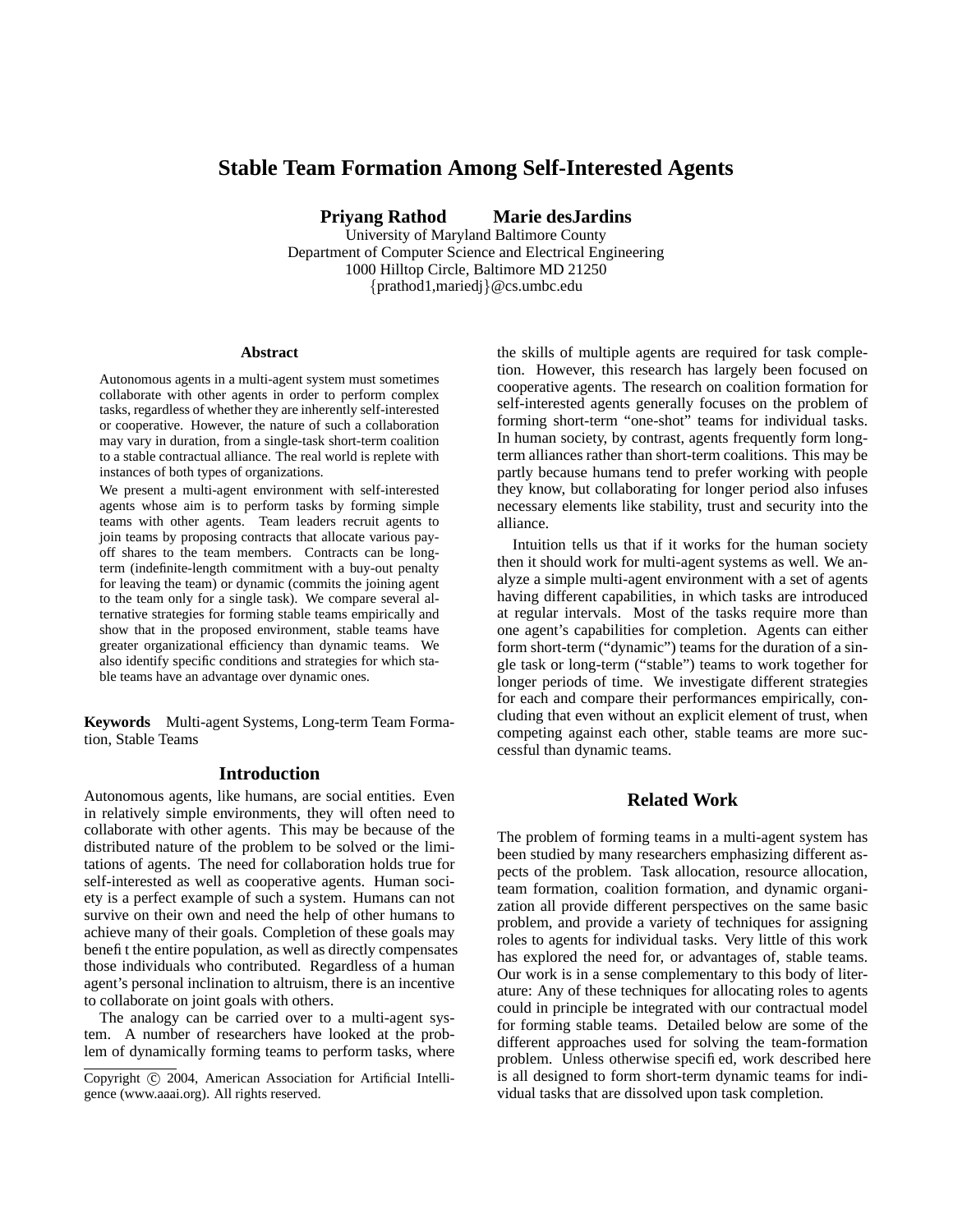**Dynamic Teams.** Gerkey and Matarić (2003) define the problem of task allocation as assigning tasks to agents while taking environmental constraints into consideration. By contrast, Chavez et al. (1997) model the problem of assigning processes to machines as a resource allocation problem, where machine agents are treated as resources, and the aim is to find an assignment of resources to processes. Tambe and his team have looked at the problem of team formation in complex, dynamic multiagent domains that include uncertainty, incomplete information and the possibility of agent failure (Tambe 1998), (Tambe 1997a), (Tambe 1997b).

Recently, researchers have modeled the team formation problem as a Distributed Constraint Satisfaction Problem (DCSP) (Yokoo *et al.* 1998; Yokoo & Hirayama 2000). However, DCSP fails to capture the rapidly changing environment in a dynamic multi-agent system; to address this situation, the notion of dynamic DCSP (Niemelä 1999) was introduced. Modi et al. (2001) have proposed a dynamic DCSP approach to resource allocation using the Asynchronous Weak Commitment (AWC) algorithm. In this approach, the set of constraints (roles to be filled for each task) to be satisfied are allowed to be dynamic. Their algorithm addresses a subset of dynamic DCSPs in which only the local constraints are allowed to be dynamic.

Researchers have also used market-based approaches based on methods from economics. In voting, the solution is determined from inputs taken from all the agents. Different auction mechanisms, such as sequential auctions (Boutilier, Goldszmidt, & Sabata 1999) and simultaneous auctions (Greenwald & Boyan 2001), have also been applied to this problem. Sandholm (2002) discusses methods for determining optimal winners in combinatorial auctions where agents can bid for more than one items and their valuations are different for different combinations of items. Contract nets (Huhns & Stephens 2001) have also been used to allocate tasks to contractor agents who bid for these tasks. The contractor can recruit other agents to complete the task and pay them for their services.

Wellman (1995; 1996) and Gerkey and Mataric´ (2002) survey and analyze methods for creating market-oriented multi-agent systems. The market approach defines costs of performing tasks and revenue earned by agents. This gives self-interested agents an incentive to complete tasks, increasing their revenue and at the same time benefiting the system. Wellman (1998) also emphasizes the necessity of market-aware agents in a multi-agent world and explains how price systems facilitate decentralized decision making. Huberman and Hogg (1995) present a model of interactions among agents and their dynamical effects on the structure and performance of the community.

**Stable Teams.** There has been some work on long-term teams in the computational organization theory literature. Axtell (Axtell 1999) presents a microeconomic model in which heterogeneous agents—with different preferences for effort and leisure—form firms. Agents can leave these firms or start one of their own when they think it is beneficial for them to do so. The incentive for agents to be in a firm and

to contribute to the firm is the production of output, which is divided equally among agents, no matter how much effort the individual group members apply. However, as firm sizes grow, agents have little incentive to apply effort as their share in the output becomes relatively insensitive to their input. This gives rise to free-riding agents who do not contribute any effort, which in turn induces hard-working agents to leave the firm. The dynamics and distribution of firm sizes, productivity, and income are studied empirically.

However, in Axtell's framework, there is no model of tasks to be performed and it uses a very simple method for distribution of pay-off to firm members. By contrast, our contract-based model allocates profit share to agents based on both membership and contribution to tasks, balancing the need for stability with a recognition that some agents are more valuable to the team than others. Additionally, our model provides a richer environment in which the aim is to complete tasks introduced into the system at regular intervals and where team leaders must compete for member agents. We present different strategies for team formation with different inclinations for taking risks while bidding for tasks. We also study systems that include agents following different strategies and compare the performance of the different types of agents in the competitive scenario.

### **System Architecture**

Our multi-agent system is set up with the aim of understanding and analyzing the performance of the system and its constituent agents as a result of simple team formation activities. In particular, our goal is to study the effect of forming stable or dynamic teams, and not the process of team formation itself. Therefore, our environment employs very elementary agent and task models, that are simple enough so that they do not become a digression and at the same time are generic enough to be practical and applicable to a wide range of domains.

The environment consists of a set of N agents,  $A_i(i =$  $1, \ldots, N$ ). The number of agents in the system is fixed: agents cannot leave the system, and no new agents enter the system over the course of an experiment. The skill set is defined by a set of capabilities,  $C_i (j = 1, \ldots, M)$ . Every agent has exactly one of the capabilities, and can participate in any task that requires that capability. Capability assignment is random, with uniform distribution, and is also permanent: i.e., agents can not discard their capability or learn new capabilities in their lifetime. At any given time, an agent is in one of three modes: Unemployed, Team-leader or Team-member.

Tasks are introduced into the system at a regular interval,  $t_{arr}$ . Each task has a required skill set associated with it. Only a set of agents with the required skills can perform the task. Each task has an associated size (number of agents required),  $t_s$ , which is selected from a uniform distribution over the range  $1, \ldots, t_{s_{max}}$ . Tasks have expiration times  $(t_{exp}$ , which is fixed for each experiment), and have different lengths  $t_l$  (in terms of time), again uniformly selected from  $1, \ldots, t_{l_{max}}$ . Team members must work on (be solely committed to) the task for its entire duration in order for it to be successfully completed. Each task has a fixed pay-off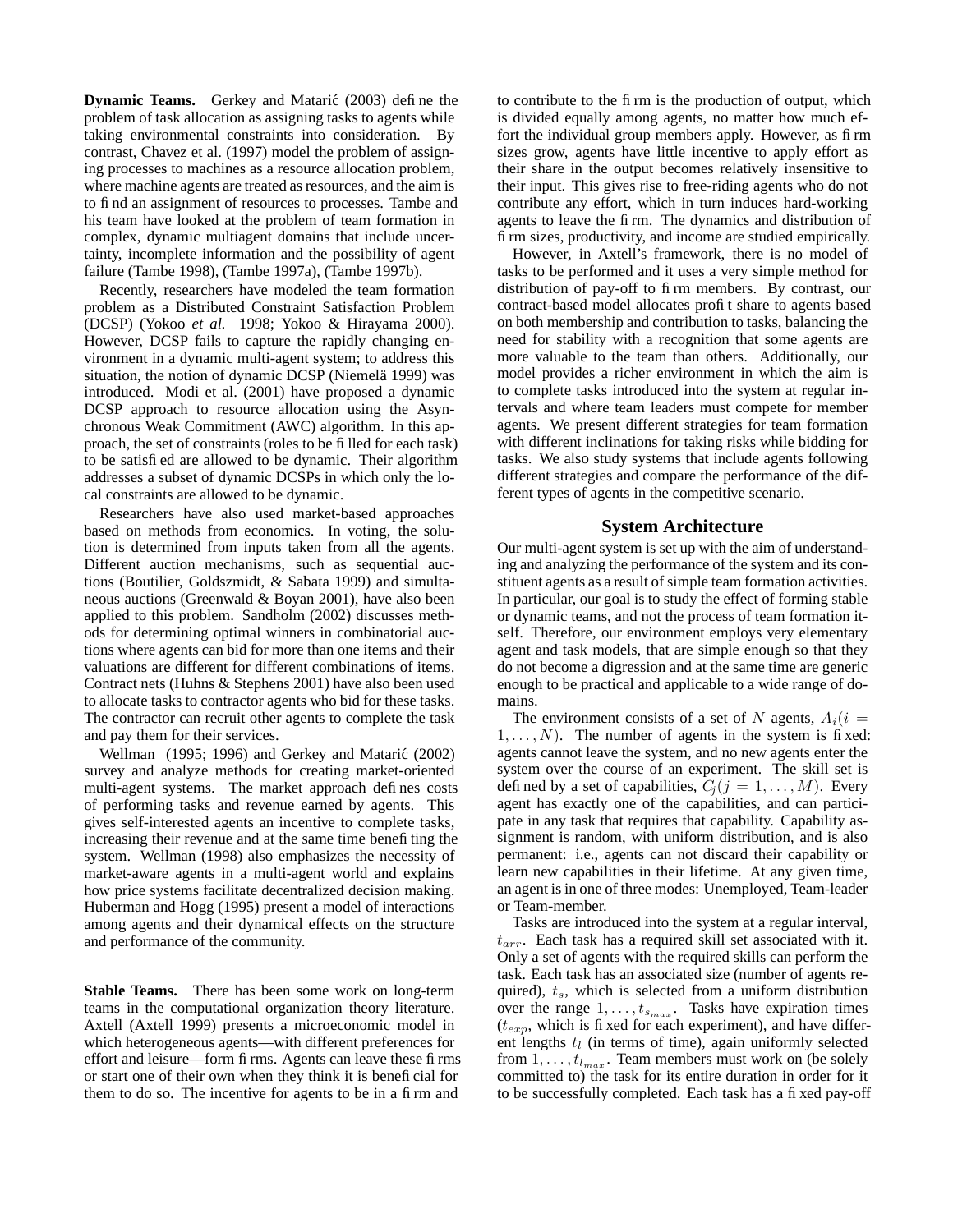$t_{pay}$ , which is awarded to the agent or team that completes the task. If a team fails to complete a task that has been assigned to it before the task expires, it must pay a noncompletion penalty to the controller.

The pay-off is distributed to the agents in the form of shares of the team which can be "cashed in" when the team is dissolved or the agent leaves the team. The agents are bound by an agreement when they join a team. The agreement delineates the pay-off the agent receives while it is a member of the team and the penalty to be paid to the team if it ever decides to leave. Specifically, it contains the following information:

- 1. Joining Shares  $(S<sub>join</sub>)$  This is the "sign-on bonus" for joining the team.
- 2. Commission  $(S_{comm})$  This is the payout for each task completed by the team, when the agent directly participates in the task.
- 3. Dividend  $(S_{div})$  This is what sets the stable teams apart from dynamic teams. The dividend is the number of shares that the agent receives for each task completed by the team, when the agent does not actually participate in that task. Its value is set lower than  $S_{comm}$  in order to differentially reward the agents who actually work on a given task.
- 4. Current Share Price  $(P_s)$  The share price represents the current total value of a team; it is calculated by dividing the total revenue earned by the number of currently outstanding shares of the team.
- 5. Penalty  $(p)$  This is the amount that the agent has to pay to the team if it decides to break the contract and leave the team.

The result of this simple scheme is that agents have an incentive to be on a stable team, since they can earn a payoff even if they do not actually perform any task. However, since  $S_{comm} > S_{div}$ , hard-working and rare-skilled agents are appropriately rewarded compared to others. As the team grows, however, this gap starts to diminish, and the agents may start leaving for greener pastures.

The system has a central controller agent whose job is to introduce tasks into the system. The controller models the interface of the multi-agent system with the external world. When a task is created, the controller broadcasts the availability of the task to the agents in the system, puts the task in a queue of active tasks, and waits for bids. Only team leaders can bid on tasks. If more than one team leader bids on a task, the controller assigns the task randomly to one of the teams. When a task expires, it is discarded from the queue if it has not been assigned.

There are many extensions that could be made to the model, including allowing agents to leave and join the environment, allocating multiple capabilities to agents, allowing agents to acquire new capabilities over time, having a nonuniform distribution of capabilities among the agents and in the task generator. However, this basic model captures the fundamental dynamics of the agent community that we are interested in, and allows us to perform experiments that are focused only on the stability of agent teams.

## **Communication**

Agents need to communicate in order to be able to form teams and to keep the system updated about changes. However, they must abide by the following constraints:

- 1. A team leader can communicate with everyone: its own team members, any other team leader, any unemployed agent or agents that are members of other teams. This is analogous to a real-world organization, in which the leader of the organization can typically communicate with its own employees as well as other leaders, and can also learn about other organizations' employees, so that a skilled employee can be enticed into joining his own organization.
- 2. An unemployed agent can communicate with any team leader, allowing leaders to proactively recruit for their teams and unemployed agents to apply for job positions.
- 3. A team member who is not a leader can communicate with any team leader. This interaction can result in selfinterested, non-stable behaviors where agents put their own interests ahead of their teams' and are willing to change teams if another team offers them a better deal.
- 4. All agents can communicate with the controller agent.

## **Strategies**

In this section, we describe several strategies for forming teams; the strategies differ in how teams are formed and in how tasks are bid for.

#### **Dynamic Team Strategy**

The first strategy is the base case, in which agents form short-term teams for the duration of the task. Initially, all agents are unemployed. When a task is introduced to the system, it is broadcast to all agents; the agents who possess one of the necessary capabilities bid for the task. The task is then awarded to one of the bidders randomly.

Once the task is awarded to an agent, it has to form a team by recruiting all the required agents and start working on the task before it expires. On successful completion of the task, the task pay-off is awarded to the team, which is then equally distributed among the members. The team is dissolved and all the agents become unemployed again, ready to bid for tasks and join other teams. In the event that the task expires before it is started, the team is not awarded any pay-off, the leader is made to pay a non-completion penalty, and the team is dissolved. The agents can be either risk-taking (bid for every task) or risk-averse (bid only for tasks that can be completed with the agents available in the system).

## **Stable Team Strategies**

We have developed a number of alternative strategies for stable team leaders to recruit teams and bid on tasks. The strategies are summarized in this section. In our preliminary results, we found that the strategy used did not have a significant impact on team performance in the environments we were studying. Therefore, for the experiments described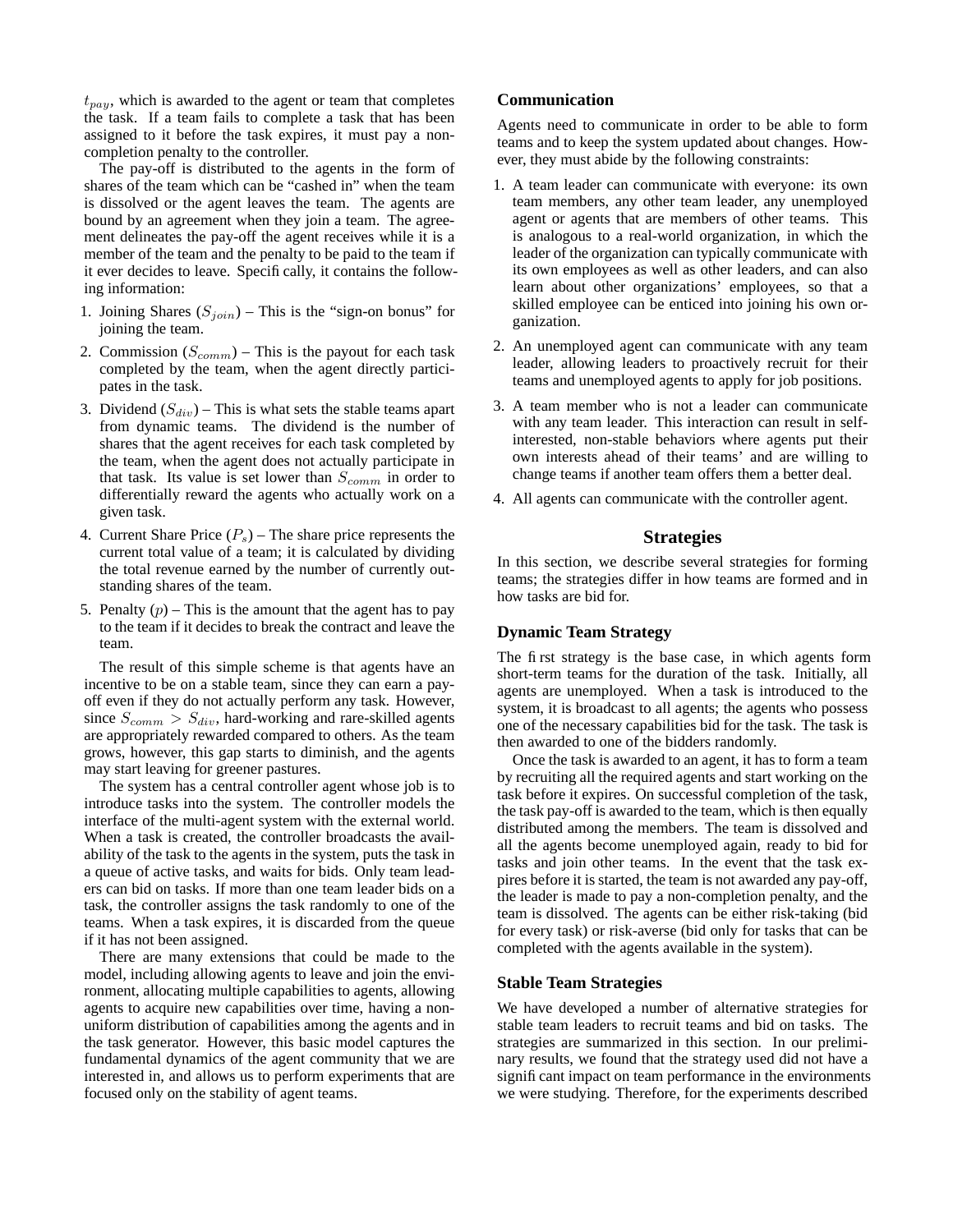later in the paper, we selected the moderate risk-taking strategy. In future work, we plan to investigate alternative strategies in more depth.

In all of the stable team strategies, the agents try to form teams to complete tasks, with the goal of maximizing team profit. They can recruit agents from the pool of unemployed agents or from other teams (except in Naive, Cautious Strategy).

Each joining member is given shares of the team for becoming a part of the team, and is awarded a commission and dividend for every task completed by the team. When the team is dissolved, every member is paid its share of the team revenue.

Unemployed agents wait for some period of time to be recruited by teams, simultaneously monitoring the system's performance. When an agent has not been recruited for a predefined length of time and the system performance falls below a threshold, it starts a team and becomes a team leader.

Unemployed agents always act to maximize their pay-off, following a simple heuristic for doing so. If they are offered memberships from multiple teams, they choose the one that offers the maximum average utility. This utility is calculated based on the commission ( $S_{comm}$ ) and dividend ( $S_{div}$ ) being offered and the current share price  $(P_s)$  of that team.

$$
average \; utility = (\frac{S_{comm} + S_{div}}{2})P_s
$$

A more sophisticated method would take into consideration the growing size of the team, predicting the future value of the shares of the team.

**Naive, Cautious Strategy** In this strategy, team leaders are very cautious when it comes to bidding for tasks, bidding only on those tasks for which there are agents free in the team at that particular moment. This obviates the possibility of the team having to pay any non-completion penalties. The team is dissolved when the performance of the team relative to other teams falls below threshold.

When agents start a team, they start recruiting proactively for as many different capabilities as possible. Then they stop recruiting, and start bidding for and performing tasks, monitoring their performance regularly. If their performance falls below a threshold and there are unemployed agents available to be recruited, they start recruiting again. In this case, they try to recruit agents with capabilities that their team is lacking. If the team already has all the capabilities, it randomly selects a capability and tries to recruit an agent with that capability.

Team leaders are not allowed to recruit agents that already belong to another team. Also, team members are loyal to their teams and will stay with the team through "good times and bad." Once they join a team, the only way they will become unemployed again is if the team is dissolved by the leader.

**Intelligent Recruiting Strategy** Team leaders, when recruiting reactively, select the agents to be recruited more intelligently. They first try to recruit an agent with the capability the team does not possess. If all capabilities are present

in the team, a capability is selected randomly and agents try to recruit an agent with that capability, using the following method:

- 1. If there are unemployed agents, try to recruit a skill that the team does not possess.
- 2. Otherwise, if there are employed agents, try to recruit a new skill from employed agents.
- 3. Otherwise, try to recruit a random skill from the pool of unemployed agents.
- 4. Otherwise, try to recruit a random skill from the employed agents.

To avoid trying to recruit forever, teams try to recruit agents a fixed number of times (five in this case) and on failure stop recruiting. On success, the count is reset to 0.

**Moderate Risk-Taking Bidding Team Strategy** The only difference between this and the previous strategy is that the team leaders are more risk-taking as far as bidding is concerned. They bid for a task if the team has the agents to perform the task, regardless of whether the agents are free or performing some other task. This leads to the possibility of the team being unable to complete the task in time, risking a non-completion penalty.

**Risk-Taking Bidding Team Strategy** The difference between this and the Moderate Risk-Taking Strategy is that agents following this strategy bid for tasks even if they don't have all the necessary team members to complete them. They recruit the required agents once the task has been awarded to them, further increasing the possibility of the team not being able to complete the task and paying a penalty. In some ways this strategy is a mix of stable longterm strategy and dynamic short-term strategy.

**Specialized Team Strategy** In our experiments, the performance of the previous strategies seems to indicate that good teams usually end up having a diverse set of capabilities. As a result, some of the tasks that require many agents with the same skill are never completed. Although the number of such tasks was small, we developed a "specializedteam" strategy in order to test whether there is any advantage in having some team leaders form teams of agents who all have the same skill, only hiring other agents as and when needed.

- 1. Recruit as many same-skill agents as possible.
- 2. Bid for all tasks. The bid is awarded to the team that fulfills the maximum number of requirements (i.e., that already has the most agents matching the necessary capabilities).
- 3. Temporarily hire the remaining agents from other teams, paying each agent's team a "consulting fee"  $f$ , equal to the task payoff, divided by the total number of agents needed. The consulting fee is allocated as follows:
	- $f/2$  to the team's "bank account."
	- $f/4$  directly to the agent that was hired.
	- $f/4$  directly to the team leader.
- 4. When the task is completed, free the agent.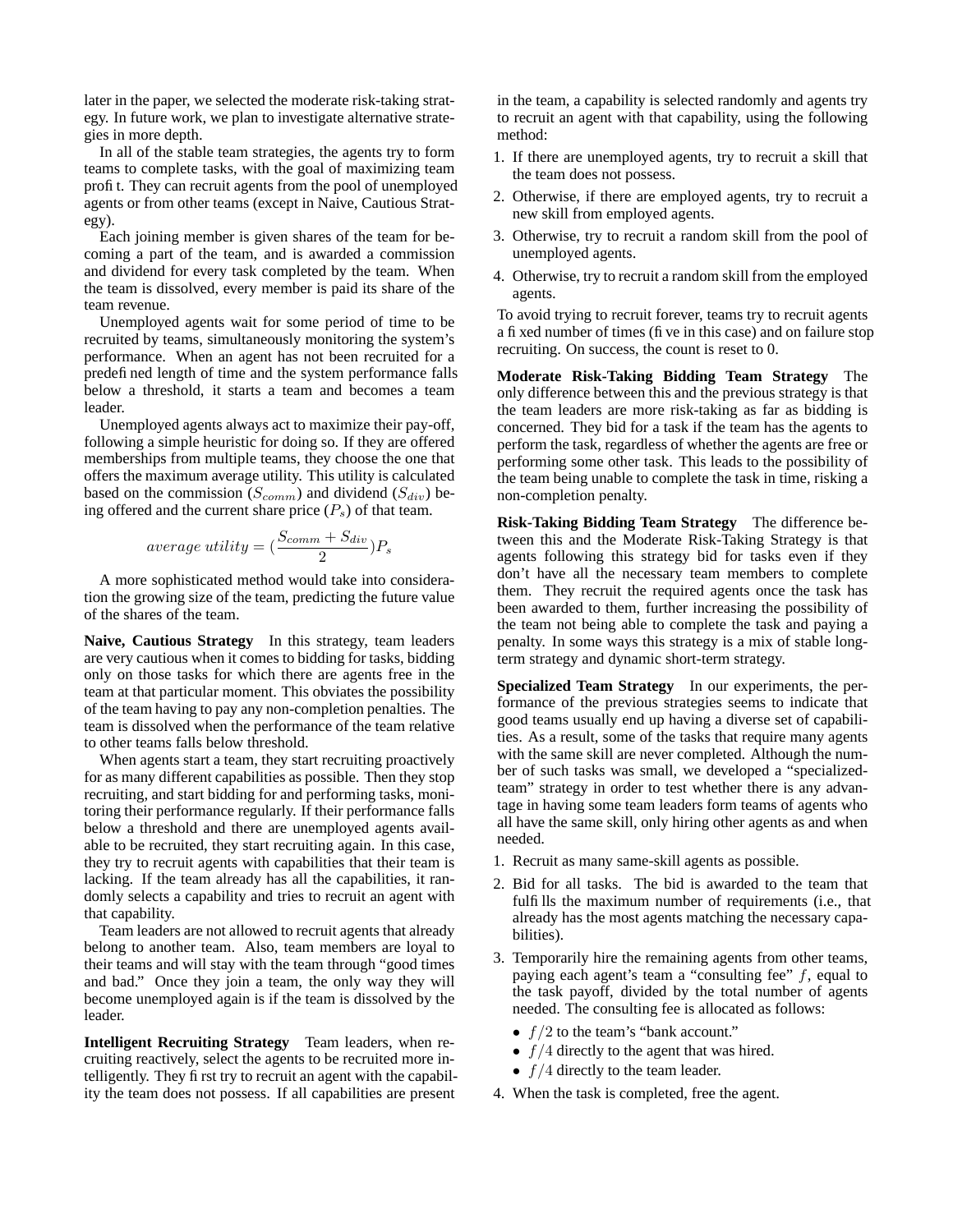

Figure 1: Tasks Completed by Dynamic Teams for  $t_{exp}$  =  $5 \ldots 100$ 

5. If the team fails to complete the task, the bidding team has to pay a non-completion penalty, but the hired agent team still receives the consulting fee.

### **Experiments and Results**

We ran a series of experiments with a simulated multi-agent system consisting of a mixture of dynamic and stable agents. Only when acting as team leaders do the agents behave differently: that is, dynamic agents will only form dynamic teams, and stable agents will only form stable teams, but each agent is free to join either type of team.

Tests were run varying the size of the system in ten increments, starting with four agents and going up to 40 agents, each time increasing the size by four agents. The set of capabilities ( $C_j$ =5), maximum task size ( $t_{s_{max}}$ =4), maximum task length ( $t_{l_{max}}$ =4) and task frequency ( $t_{arr}$ =1) were fixed for all sets of experiments. All the tasks carry the same payoff ( $t_{pay}=10$ ) and non-completion penalty(same as  $t_{pay}$ ) irrespective of their size or length.

In the first set of experiments, we studied the effect of varying task expiration times  $(t_{exp})$  on the performance of agents. The intuition behind this was that as the time needed for agents to recruit members decreases, more tasks assigned to dynamic agents would fail to be completed, and they would end up losing revenue in the form of non-completion penalties. The setup consisted of equal numbers of agents of each type in the same environment, competing for tasks.

Figures 1 and 2 show the number of tasks completed by dynamic and stable agents respectively for different task expiration times in a typical setup. One can see that stable teams are able to complete far more tasks than dynamic teams (almost ten times as many). The two dominant factors responsible for this are the scarcity of recruitable agents and the failure of dynamic team leaders to form teams before the tasks expire. We can also see that as  $t_{exp}$  decreases, the performance of dynamic teams starts to degrade but at the same time, increasing the task expiration time beyond



Figure 2: Tasks Completed by Stable Teams for  $t_{exp}$  =  $5...100$ 



Figure 3: Revenue Earned vs. Tasks Completed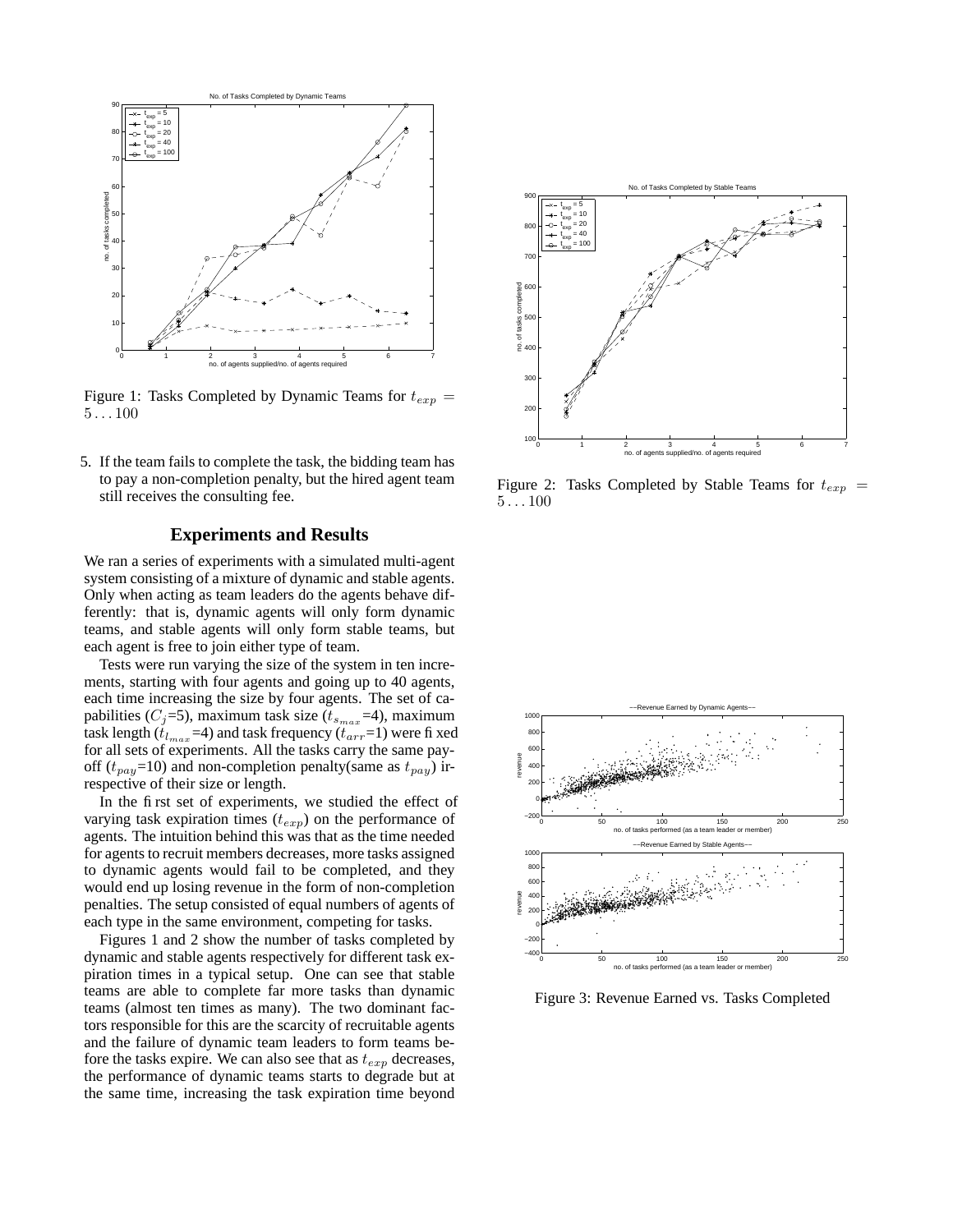

Figure 4: Revenue Earned vs. Team Leading Initiative

a limit ( $t_{exp}$ =20) does not have much effect on the performance. On the other hand, stable teams are not affected much by the change, since they do not generally need to recruit new agents to perform a task.

Figure 3 compares the revenue earned by the two different types of agents against the number of tasks completed (as a team leader or a team member). There is no difference in agent earnings because agents are not restricted to joining one of the two types of teams —i.e., a short-term team forming agent can join a stable team and earn revenue.

This result prompted us to investigate further to find out whether agents who take the initiative to lead a team are rewarded accordingly. As shown in Figure 4, the dynamic agents that were highly entrepreneurial (i.e., initiated many teams) had the lowest earnings. In fact, there were only a handful of such agents. Most of the agents were content with leading teams for a short period of time and mostly joining other teams to earn revenue. By contrast, stable team leaders are uniformly rewarded irrespective of the length of time spent as team leaders.

We also compared the performance of the system for different proportions of agent types. In this case, the task expiration time was fixed and the system was run for different proportions of stable team forming  $(N_s)$  and dynamic team forming agents  $(N_d)$ . The dynamic teams are able to complete more tasks as their proportion in the population increases but the difference is not really significant among cases where there are some stable agents present in the system (Figure 5). But when all of the stable team forming agents are removed, there is a noticeable improvement in the performance of dynamic agents. From this we can conclude that dynamic teams are not able to compete with stable teams, even if there are a very few stable team forming agents. Therefore, in environments that contain any stable agents, other team leaders will be predisposed to form stable, rather than dynamic teams.

On the other hand, there is no significant difference in the performance of stable team forming agents when their proportion in the population is changed (Figure 6). The



Figure 5: Tasks Completed by Dynamic Teams for Different Agent Proportions



Figure 6: Tasks Completed by Stable Teams for Different Agent Proportions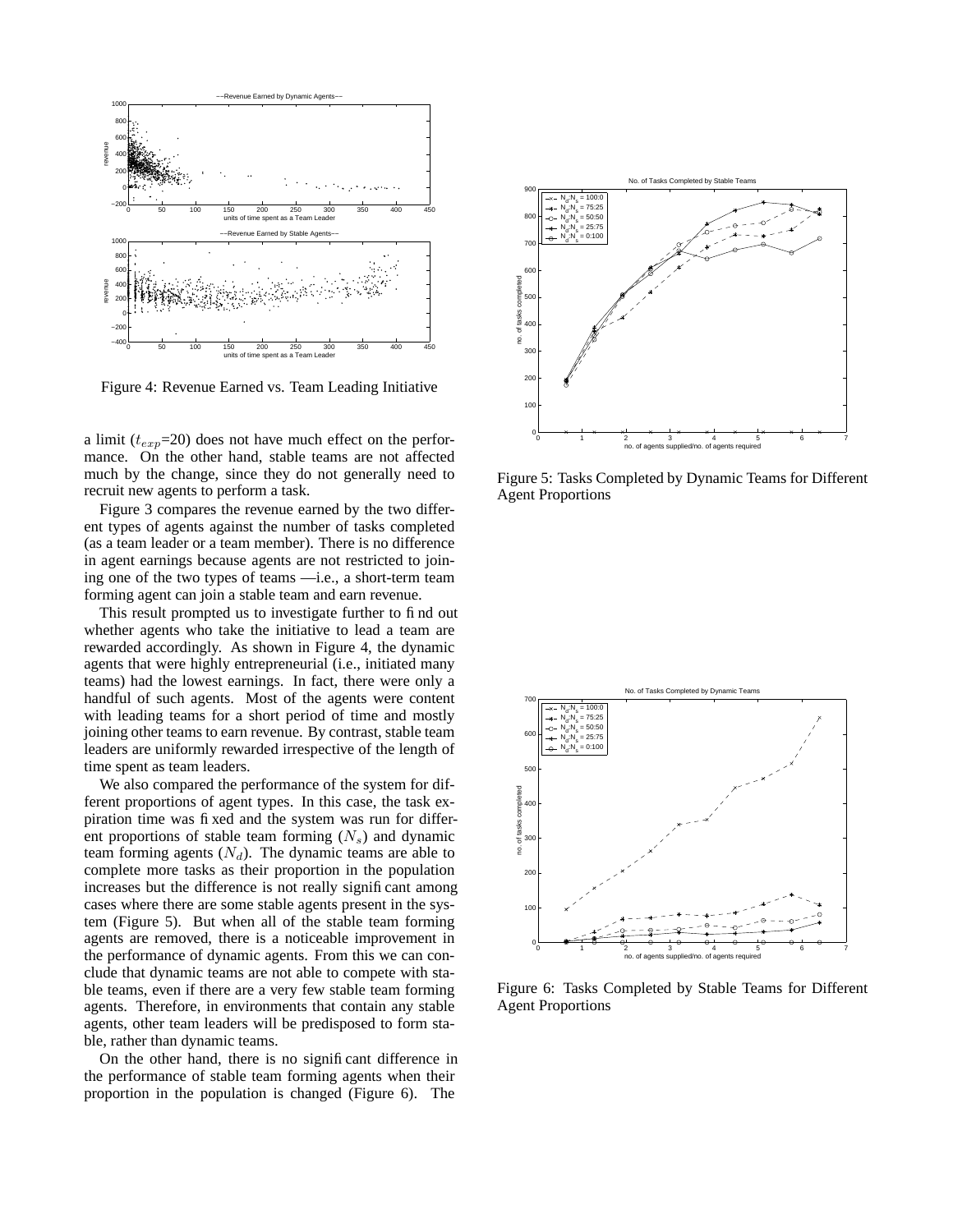

Figure 7: Tasks Completed in Environments with All Dynamic Team Agents vs. All Stable Team Agents

small decrease in their performance when the proportion is increased is due to the decrease in the size of the pool of free dynamic agents that can be hired by stable teams. Despite this effect, Figure 7 clearly shows that if the population contains only one of these two types of agents, stable teams are able to complete many more tasks than dynamic teams.

### **Future Work**

We have used a very simple model of team formation in our framework, with relatively straightforward strategies for joining teams and bidding for tasks. We would like to simulate the behavior of the system with a more sophisticated set of strategies. In particular, we are interested in studying how models of trust and reputation would affect the stability and performance of the system. Agents can be allowed to enter or leave the system, adding uncertainty to the environment.

In the current set of strategies, team recruitment offers are evaluated by potential team members based on the current value of the pay-off. Agents could potentially use learning strategies to predict the future value of a team share when selecting from among multiple offers, or in deciding whether to start or leave a team.

One could study a system with a richer capability model with non-uniform distribution of skills. Agents could have more than one capability, which would make the task bidding strategy for team leaders more interesting. In the current model, agents are assigned to a task by performing a simple capability match. We could make this process more realistic by incorporating factors like experience and proficiency. We could take this one step further and create ontologies of tasks and capabilities. When coupled with a measure of the quality of task performance and a proportionate reward, such models would result in a complex but realistic environment.

We would also like to investigate the effect on system performance of varying task features such as:

• *Task Structure.* In the current environment, a small task

requiring only one skill is as likely to occur as a large task requiring several different capabilities. If this restriction is removed, agents may adapt to the actual task distribution, or find a niche and specialize in it.

- *Pay-off.* What happens if rather than all tasks carrying the same pay-off, the pay-off depended on the size of the task or the rarity of the skills required by the task?
- *Task dependencies.* How would the system be affected if tasks were dependent on each other, i.e., if completion of one task was a prerequisite for beginning another?

In our multi-agent system, we haven't experimented with different parameters of the share model. Changing the values of the commission, dividend and penalty could induce interesting agent reactions.

Finally, our long-term goal is to let the agents determine their optimal strategy dynamically, based upon the current situation. A lack of competition may trigger risk-averse behavior, whereas an abundance of agents of a particular type may encourage an agent to form a specialized team. To adapt successfully would require the agents to have a lot of knowledge about the system and a sophisticated algorithm to analyze the effects of not only their own actions but also the actions of other agents' opportunistic actions.

## **Conclusions**

We have presented a multi-agent environment in which selfinterested agents can form stable or dynamic teams to complete tasks. From our experiments in simulated multi-agent environments, we conclude that stable teams are able to complete significantly more tasks than dynamic teams, especially in time-critical domains in which the tasks must be performed quickly. Such a competitive environment does not favor entrepreneurial dynamic agents: in fact, they end up being among the lowest-earning agents. The addition of even a small number of stable team forming agents drastically reduces the performance of dynamic teams. Finally, even in the absence of competition from other type of agents, stable teams are more beneficial to the society, since they are more productive.

### **References**

Axtell, R. 1999. The emergence of firms in a population of agents: Local increasing returns, unstable Nash equilibria, and power law size distributions. Technical Report Working Paper No.3, Brookings Institution.

Boutilier, C.; Goldszmidt, M.; and Sabata, B. 1999. Sequential auctions for the allocation of resources with complementarities. In *IJCAI*, 527–523.

Chavez, A.; Moukas, A.; and Maes, P. 1997. Challenger: A multi-agent system for distributed resource allocation. In Johnson, W. L., and Hayes-Roth, B., eds., *Proceedings of the First International Conference on Autonomous Agents (Agents'97)*, 323–331. New York: ACM Press.

Gerkey, B. P., and Matarić, M. J. 2002. Sold!: Auction methods for multi-robot coordination. *IEEE Transactions on Robotics and Automation* 18(5):758–768.